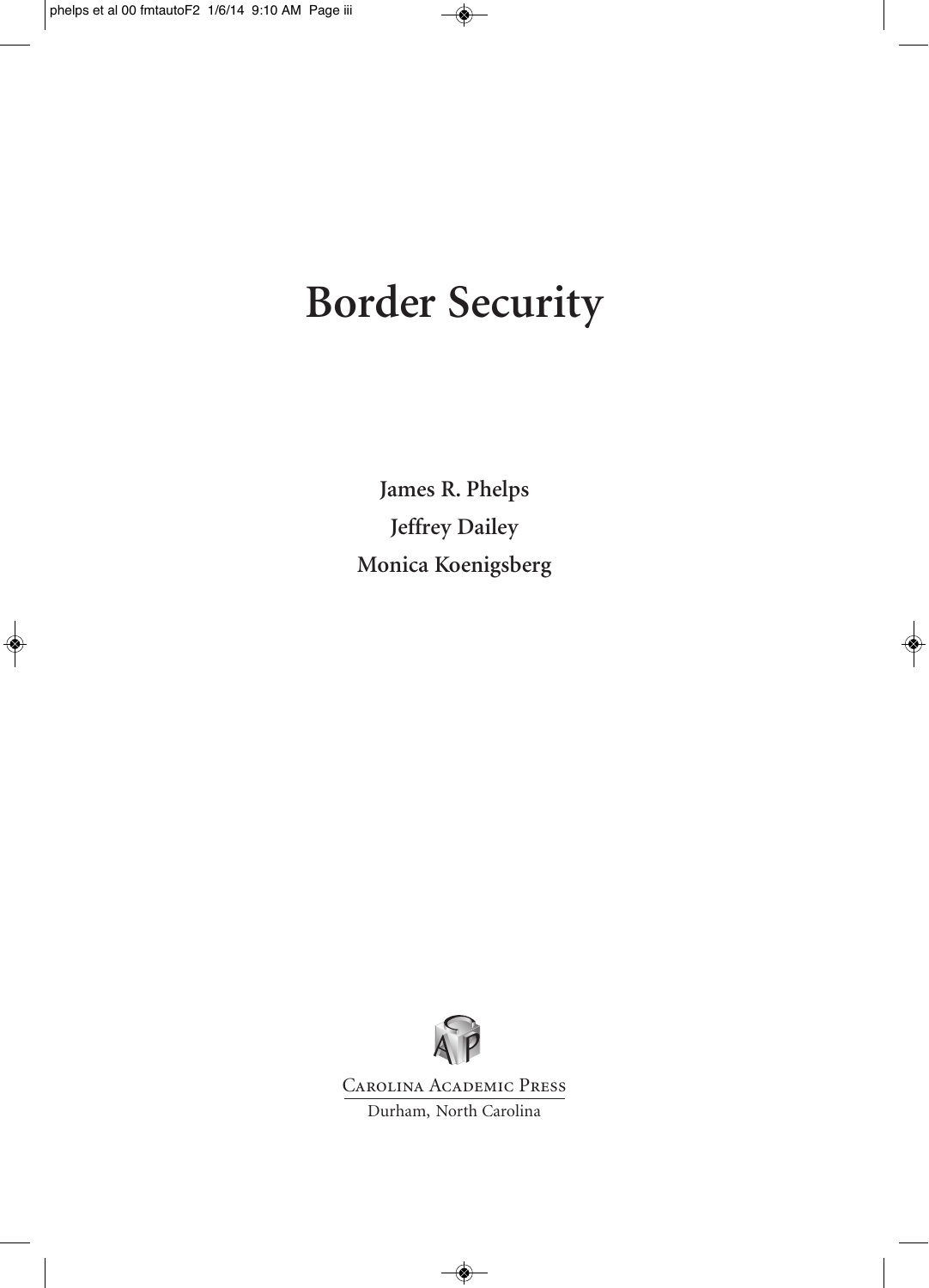Copyright © 2014 Carolina Academic Press All Rights Reserved

Library of Congress Cataloging-in-Publication Data

Phelps, James R.

Border security / James R. Phelps, Jeffrey Dailey, Monica Koenigsberg. pages cm Includes bibliographical references and index. ISBN 978-1-61163-171-5 (alk. paper) 1. Border security. 2. Border security--United States. 3. United States--Emigration

and immigration--Government policy. 4. Smuggling--United States--Prevention. 5. Human trafficking--United States--Prevention. I. Title.

JV6035.P44 2013 363.28'50973--dc23

### 2013033434

Carolina Academic Press 700 Kent Street Durham, North Carolina 27701 Telephone (919) 489-7486 Fax (919) 493-5668 www.cap-press.com

Printed in the United States of America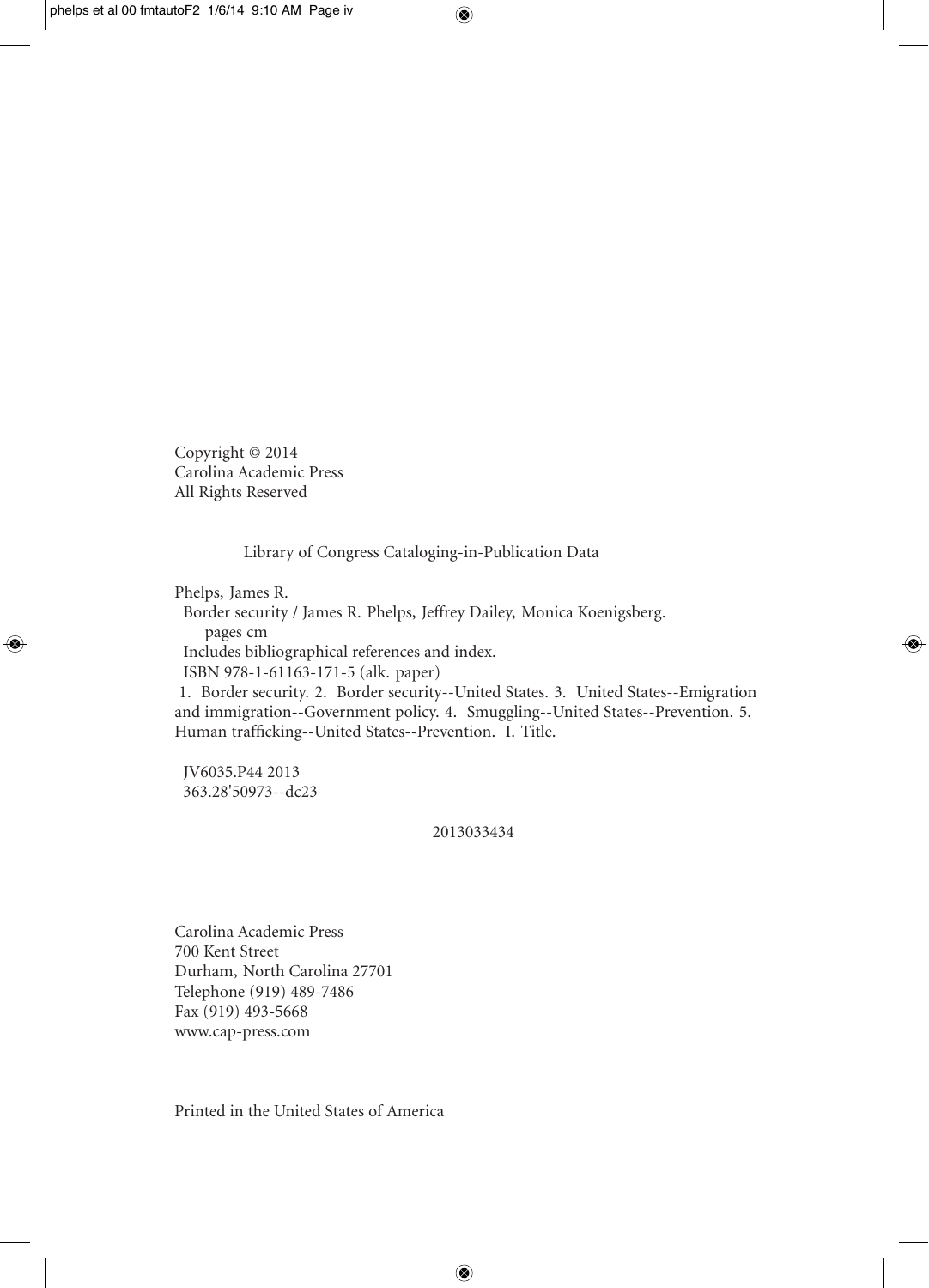# **Contents**

| Preface                                                        | <b>X111</b>    |
|----------------------------------------------------------------|----------------|
| Acknowledgments                                                | xvii           |
| <b>Author Biographies</b>                                      | xix            |
| Part One                                                       |                |
| <b>Defining Borders</b>                                        |                |
| Chapter 1 · Barriers, Boundaries, and Borders                  | 3              |
| Introduction                                                   | $\overline{3}$ |
| East and West Germany                                          | $\overline{4}$ |
| Geographic Barriers, Boundaries, and Borders                   | 6              |
| The Rio Grande River                                           | $\mathfrak{g}$ |
| Political Boundaries, Barriers, and Borders                    | 12             |
| The Law of the Sea                                             | 16             |
| Economic Boundaries, Borders, and Barriers                     | 17             |
| Ultimate in Borderless Regions                                 | 20             |
| Treaty on Principles Governing the Activities of States in the |                |
| Exploration and Use of Outer Space, Including the Moon         |                |
| and Other Celestial Bodies                                     | 20             |
| Resolving Boundary and Border Disputes                         | 21             |
| <b>Barriers</b>                                                | 23             |
| Conclusion                                                     | 26             |
| Chapter 1 Endnotes                                             | 26             |
| Chapter 2 · Border Security in History                         | 29             |
| Introduction                                                   | 29             |
| The Ancient World                                              | 30             |
| The Walled City                                                | 31             |
| Hadrian's Wall                                                 | 33             |
| The Great Wall of China                                        | 36             |
| Overcoming Walls                                               | 39             |
| Reverting to Natural Barriers as Borders in Europe             | 39             |
| The Ever Changing North American Borders                       | 41             |
| The Return to Walls and Fences                                 | 42             |
| The Maginot Line                                               | 43             |
| The Siegfried Line                                             | 45             |
| The Wall to Keep People In                                     | 46             |
| The Last Great 20th Century Border Wall                        | 49             |
| Conclusion                                                     | 51             |
| Chapter 2 Endnotes                                             | 52             |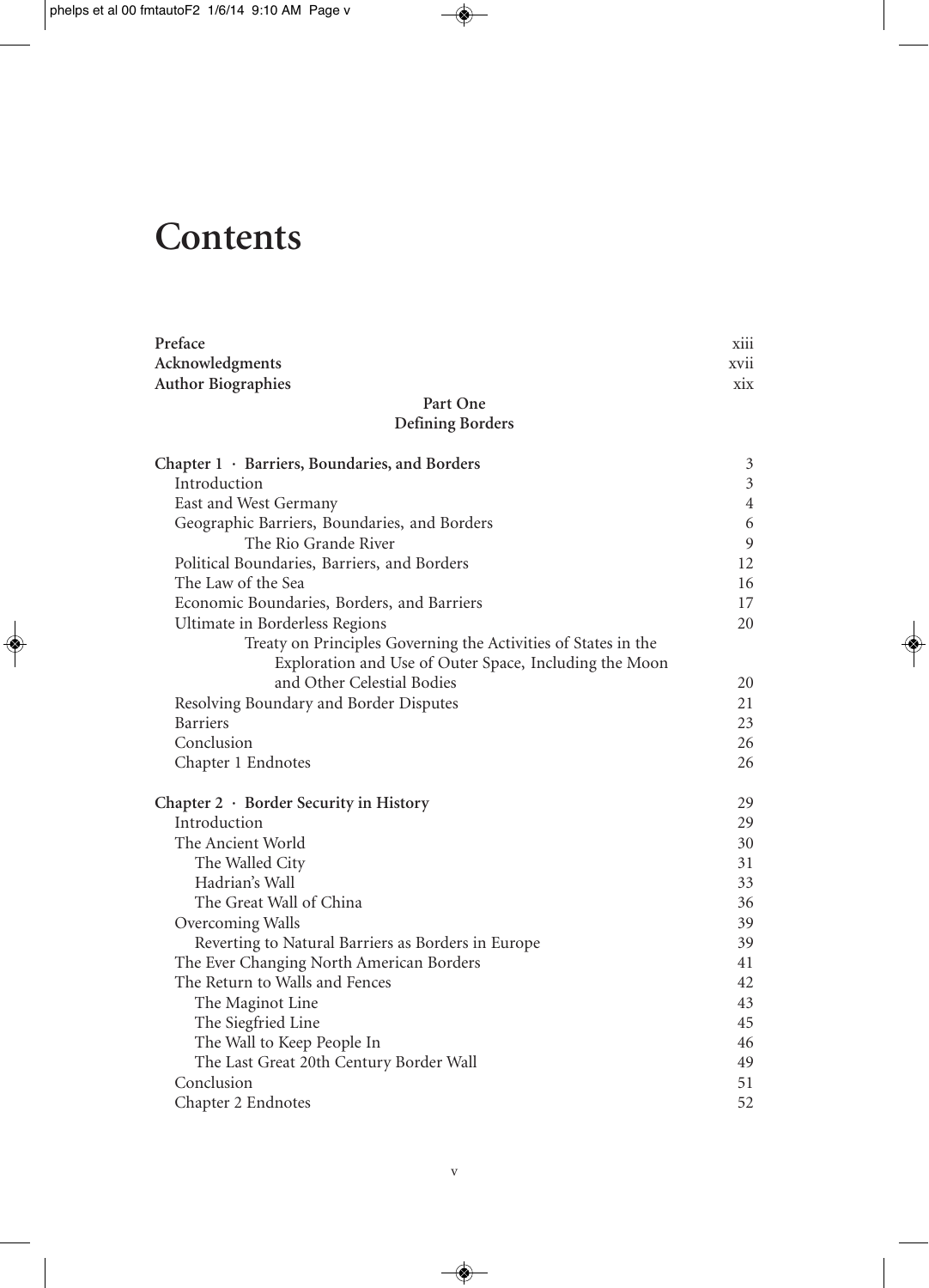| Chapter 3 · Border Security Agency Operations                                | 55       |
|------------------------------------------------------------------------------|----------|
| Introduction                                                                 | 56       |
| U.S. Border Security Agencies before the Advent of Homeland Security         | 56       |
| Border Patrol                                                                | 56       |
| Prohibition and Tighter Immigration Laws                                     | 61       |
| Sign Cutting                                                                 | 64       |
| Border Patrol During World War II                                            | 66       |
| Modernizing Strategy                                                         | 74       |
| U.S. Government Accounting Office Report on the                              |          |
| Border Patrol Employer Sanctions                                             | 75       |
| <b>Inspection Stations</b>                                                   | 76       |
| El Paso Sector's Operation Hold the Line                                     | 76       |
| San Diego Sector's Operation Gatekeeper                                      | 77       |
| Tucson Sector's Operation Safeguard                                          | 78       |
| Northern Border                                                              | 79       |
| Moving Away from Interior Security                                           | 79       |
| The New Strategy                                                             | 80       |
| Capabilities                                                                 | 81       |
| Expansion                                                                    | 82       |
| Special Operations Group<br><b>BORTAC</b>                                    | 83       |
| <b>BORSTAR</b>                                                               | 83       |
|                                                                              | 84       |
| Other Specialized Border Patrol Programs<br>Border Patrol Organization Today | 85       |
|                                                                              | 85<br>85 |
| Training<br>Uniforms                                                         | 86       |
| Weapons                                                                      | 86       |
| Transportation                                                               | 87       |
| Killed in the Line of Duty                                                   | 87       |
| Line of Duty Deaths                                                          | 87       |
| Armed Incursions                                                             | 88       |
| Death Threats                                                                | 90       |
| Criticisms                                                                   | 90       |
| Ramos and Compean                                                            | 90       |
| Death of Sergio Hernandez                                                    | 91       |
| Allegations of Abuse                                                         | 91       |
| U.S. Customs                                                                 | 92       |
| <b>Immigration Services</b>                                                  | 93       |
| Mission                                                                      | 94       |
| Structure                                                                    | 94       |
| U.S. Border Security Agencies after the Advent of Homeland Security          | 95       |
| Ports of Entry                                                               | 95       |
| CBP's 2012 Fiscal Year in Review                                             | 95       |
| Operations                                                                   | 97       |
| Customs and Border Protection                                                | 97       |
| Immigration and Customs Enforcement                                          | 97       |
| Homeland Security Investigations                                             | 98       |
| <b>Enforcement and Removal Operations</b>                                    | 98       |
| U.S. Citizenship and Immigration Service                                     | 98       |
|                                                                              |          |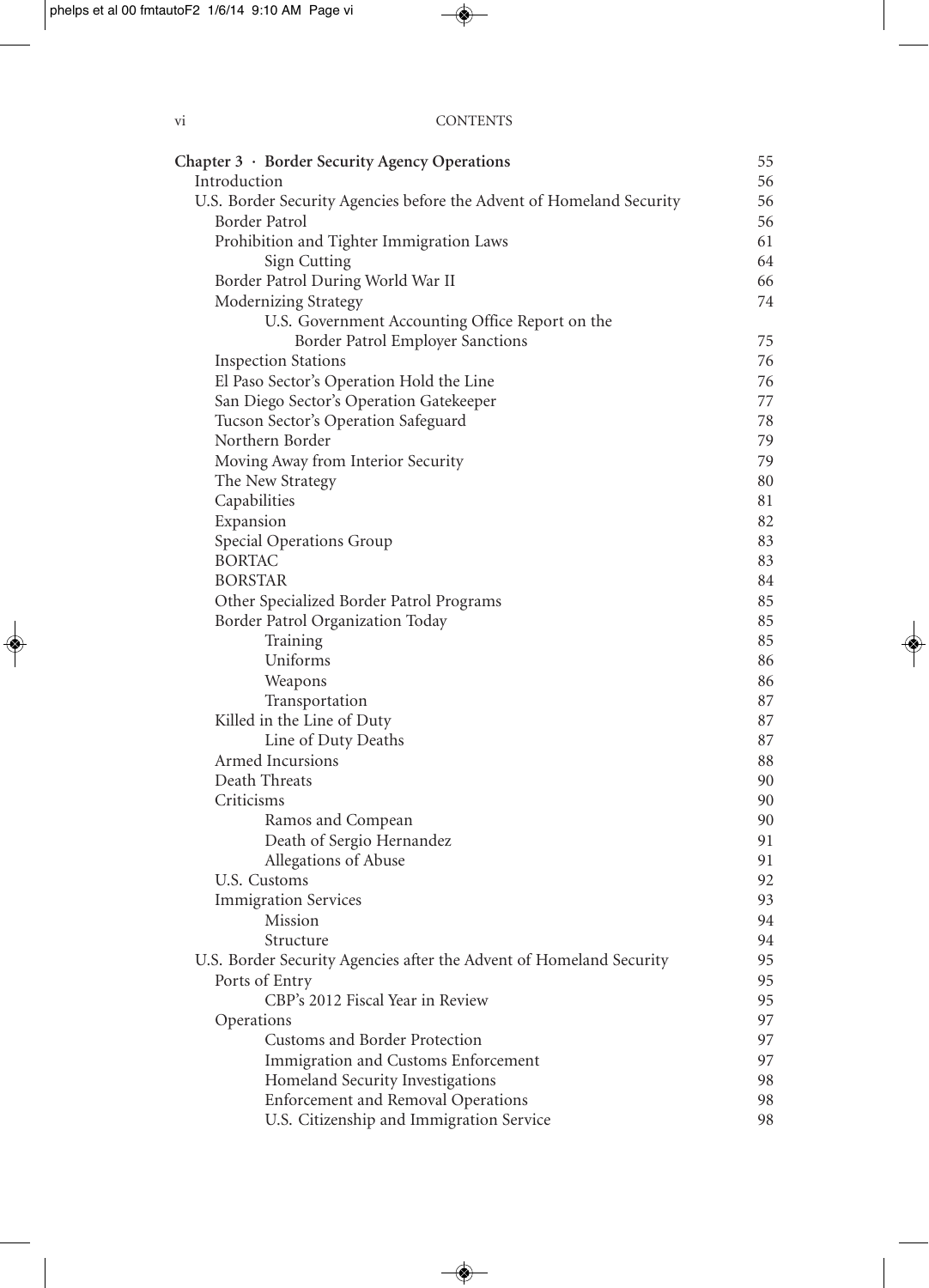#### CONTENTS vii

| Other Border Security Agencies around the World             | 99  |
|-------------------------------------------------------------|-----|
| Border Security Zone of Russia                              | 99  |
| <b>Imperial Russia</b>                                      | 99  |
| Modern Period                                               | 100 |
| Mission                                                     | 100 |
| Republic of South Africa                                    | 100 |
| Strategic Vision                                            | 101 |
| Mission                                                     | 101 |
| Culture and Behaviors                                       | 101 |
| Border Control Stakeholders                                 | 101 |
| South African Border Security Issues                        | 102 |
| Conclusion                                                  | 103 |
| Chapter 3 Endnotes                                          | 104 |
| Chapter 4 · Physical Border Security                        | 107 |
| Introduction                                                | 107 |
| Physical Borders                                            | 108 |
| History of U.S. Immigration                                 | 109 |
| Excerpts from Visa Overstays: Can They Be Eliminated?       | 111 |
| Fences                                                      | 115 |
| The San Diego Border Primary Fence                          | 116 |
| Excerpts from Border Security: Barriers along the           |     |
| U.S. International Border                                   | 116 |
| Operation Gatekeeper                                        | 117 |
| Sandia National Laboratory Study                            | 118 |
| Congressional Border Barrier Legislation                    | 118 |
| Section 102 of IIRIRA-Improvement of Barriers at the Border | 118 |
| The San Diego Fence and USBP Apprehensions                  | 120 |
| Office of Air and Marine Operations                         | 121 |
| Excerpts from the Fact Sheet: U.S. Customs and              |     |
| <b>Border Protection</b>                                    | 121 |
| OAM Accomplishments during Fiscal Year 2010                 | 122 |
| Unmanned Aerial Vehicle (UAV) Systems                       | 122 |
| Predator B Performance and Weight                           | 123 |
| Guardian UAS Maritime Variant Predator B                    | 124 |
| CBP UAS Operating Locations                                 | 124 |
| Customs and Border Protection and U.S.                      |     |
| Coast Guard Coordination                                    | 124 |
| Conclusion                                                  | 125 |
| Chapter 4 Endnotes                                          | 125 |
| Chapter 5 · Maritime Border Security                        | 127 |
| Introduction                                                | 127 |
| The Problem of Coastline                                    | 128 |
| Maritime Security in History                                | 129 |
| Modern U.S. Naval Policy                                    | 130 |
| The Influence of Sea Power upon History, 1660-1783          | 132 |
| The U.S. Coast Guard                                        | 133 |
| 14 USC 1 § 2. Primary Duties                                | 134 |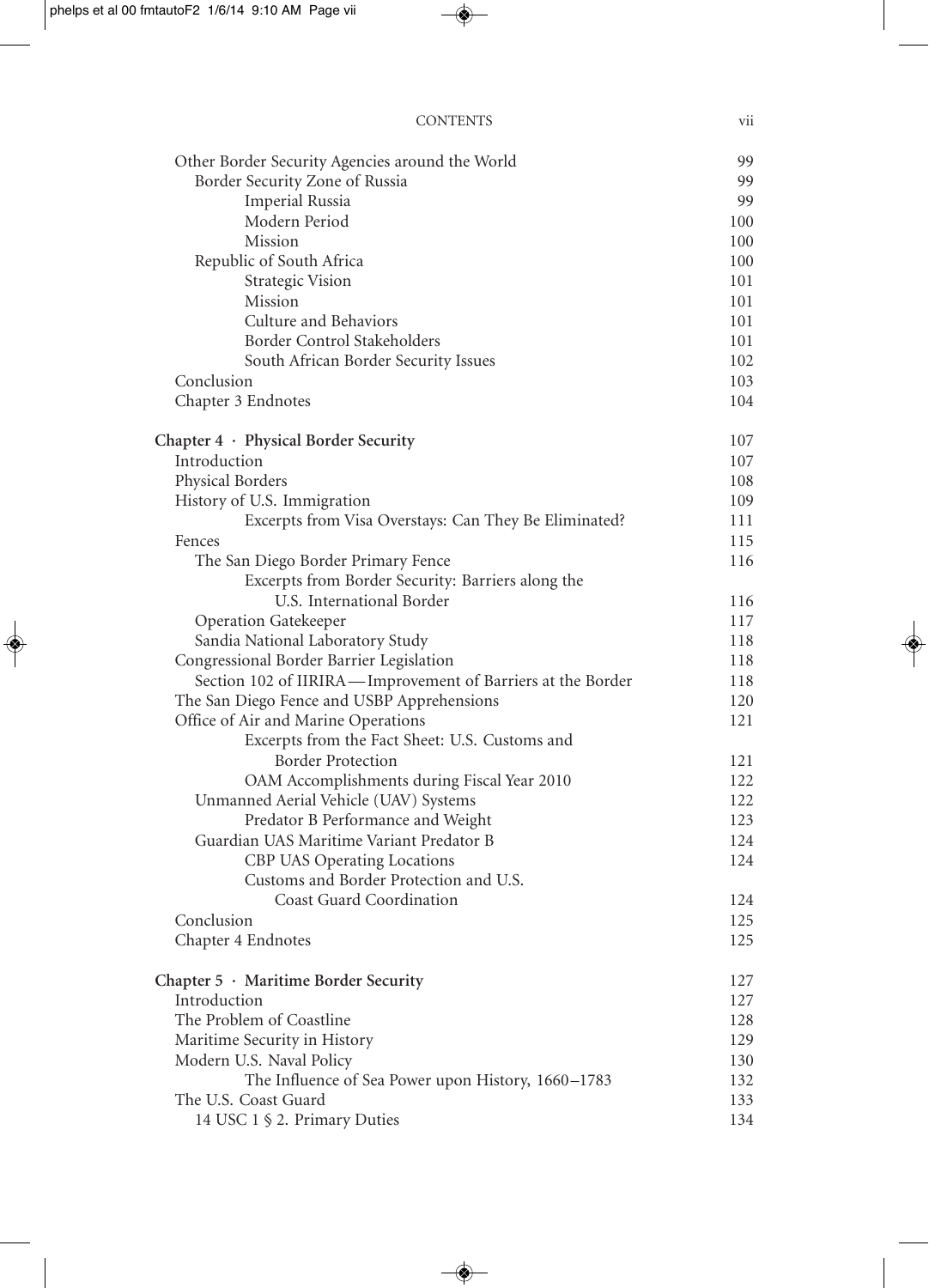| 135 |
|-----|
| 136 |
|     |
| 140 |
|     |
| 146 |
|     |
| 154 |
| 162 |
| 163 |
|     |

### **Part Two Border Security and Transnational Crime**

| Chapter $6 \cdot$ Trafficking: Contraband, Smuggling, and the Law            | 167 |
|------------------------------------------------------------------------------|-----|
| Introduction                                                                 | 167 |
| Contraband                                                                   | 168 |
| Smuggling                                                                    | 169 |
| The History of Smuggling                                                     | 170 |
| <b>Baggage Surprises</b>                                                     | 173 |
| The Law                                                                      | 175 |
| Dumping and Anti-Dumping                                                     | 177 |
| Smuggling Today                                                              | 178 |
| Conclusion                                                                   | 186 |
| Chapter 6 Endnotes                                                           | 187 |
| Chapter $7 \cdot$ People Movers: Human Trafficking and Population Migrations | 189 |
| Introduction                                                                 | 189 |
| Human Trafficking Defined: Trafficking                                       | 190 |
| Causes of Human Trafficking                                                  | 190 |
| Traffickers                                                                  | 192 |
| Slavery                                                                      | 193 |
| Laws                                                                         | 193 |
| Excerpts from the Trafficking Victims Protection Act                         |     |
| (TVPA) 114 STAT. 1467                                                        | 194 |
| Forced Labor                                                                 | 199 |
| Sex Trafficking                                                              | 199 |
| Debt Bondage                                                                 | 200 |
| Debt Bondage among Migrant Laborers                                          | 200 |
| Domestic Servitude                                                           | 201 |
| Forced Child Labor                                                           | 201 |
| Child Soldiers                                                               | 202 |
| Child Soldiers                                                               | 202 |
| Child Sex Trafficking                                                        | 203 |
| Excerpts from the U.S. State Department 2012 TIP Report                      | 204 |
| Trafficking in Europe                                                        | 208 |
| Trafficking in Asia                                                          | 209 |
| Trafficking in the United States                                             | 210 |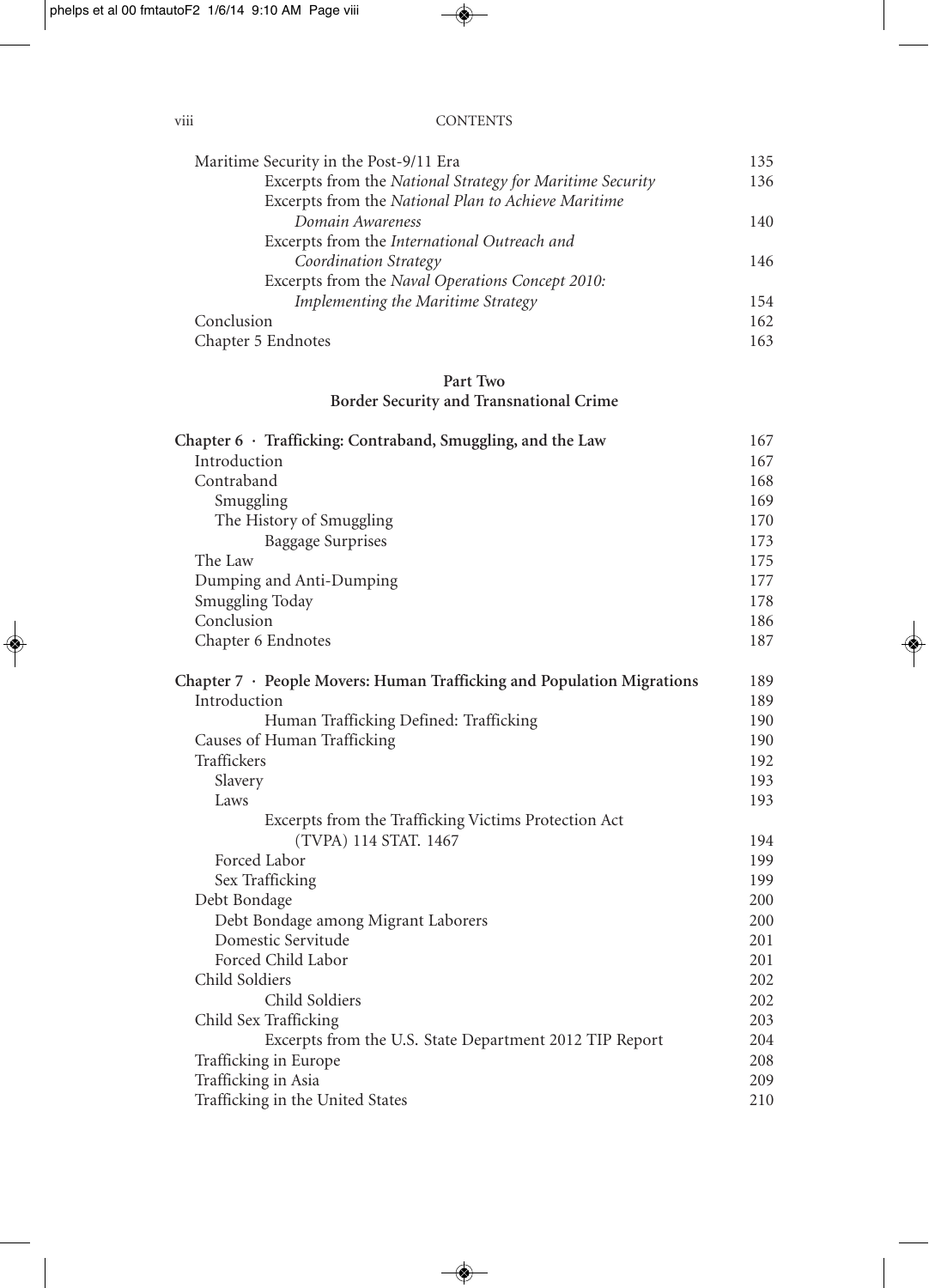| <b>CONTENTS</b> | ıΛ |  |
|-----------------|----|--|
|                 |    |  |

| Trafficking in Sex in Latin America of Slaves and Serfs:          |     |
|-------------------------------------------------------------------|-----|
| Guatemala's Sex Trade                                             | 212 |
| Conclusion                                                        | 214 |
| HSI, FBI Dismantle Sex Trafficking Ring in Atlanta                | 214 |
| Chapter 7 Endnotes                                                | 216 |
| Chapter 8 · Borders, Economic Interdependence, and Internet Crime | 219 |
| Introduction                                                      | 219 |
| Globalization                                                     | 220 |
| Energy Interdependence                                            | 224 |
| The Internet and Transnational Crime                              | 228 |
| Transborder Victimization                                         | 232 |
| <b>Cross-Border Criminal Networks</b>                             | 235 |
| Law Enforcement Efforts to Overcome Barriers                      | 237 |
| Interagency Cooperation and Information Sharing                   | 238 |
| United Nations Convention against Transnational Organized Crime   | 239 |
| Council of Europe Convention on Cybercrime                        | 239 |
| G8 High Tech Crime Subgroup                                       | 239 |
| <b>Interagency Agreements</b>                                     | 240 |
| Fusion Centers and Task Forces                                    | 240 |
| <b>Information Sharing Systems</b>                                | 241 |
| Technology Implementation                                         | 242 |
| Conclusion                                                        | 243 |
| Chapter 8 Endnotes                                                | 244 |
| Chapter 9 · Transportation Security                               | 249 |
| Introduction                                                      | 249 |
| Logistics Transformation                                          | 250 |
| Transportation Systems Theory                                     | 250 |
| Mobility and Security                                             | 252 |
| The Social Contract                                               | 254 |
| The National Highway System                                       | 256 |
| Hurricane Rita                                                    | 257 |
| <b>Evacuation Deaths</b>                                          | 259 |
| <b>Aviation Security</b>                                          | 260 |
| Layers of Aviation Security                                       | 260 |
| Maritime Shipping                                                 | 261 |
| Global Supply Chain Security                                      | 262 |
| Pipelines and Power Grids                                         | 263 |
| The Transmission Grid and Compressor Stations                     | 264 |
| Railroads                                                         | 266 |
| Situational Awareness                                             | 267 |
| Illegal Immigration and Transportation Security                   | 269 |
| The Loma Prieta Earthquake                                        | 270 |
| Effects on Transportation                                         | 272 |
| Conclusion                                                        | 272 |
| Chapter 9 Endnotes                                                | 273 |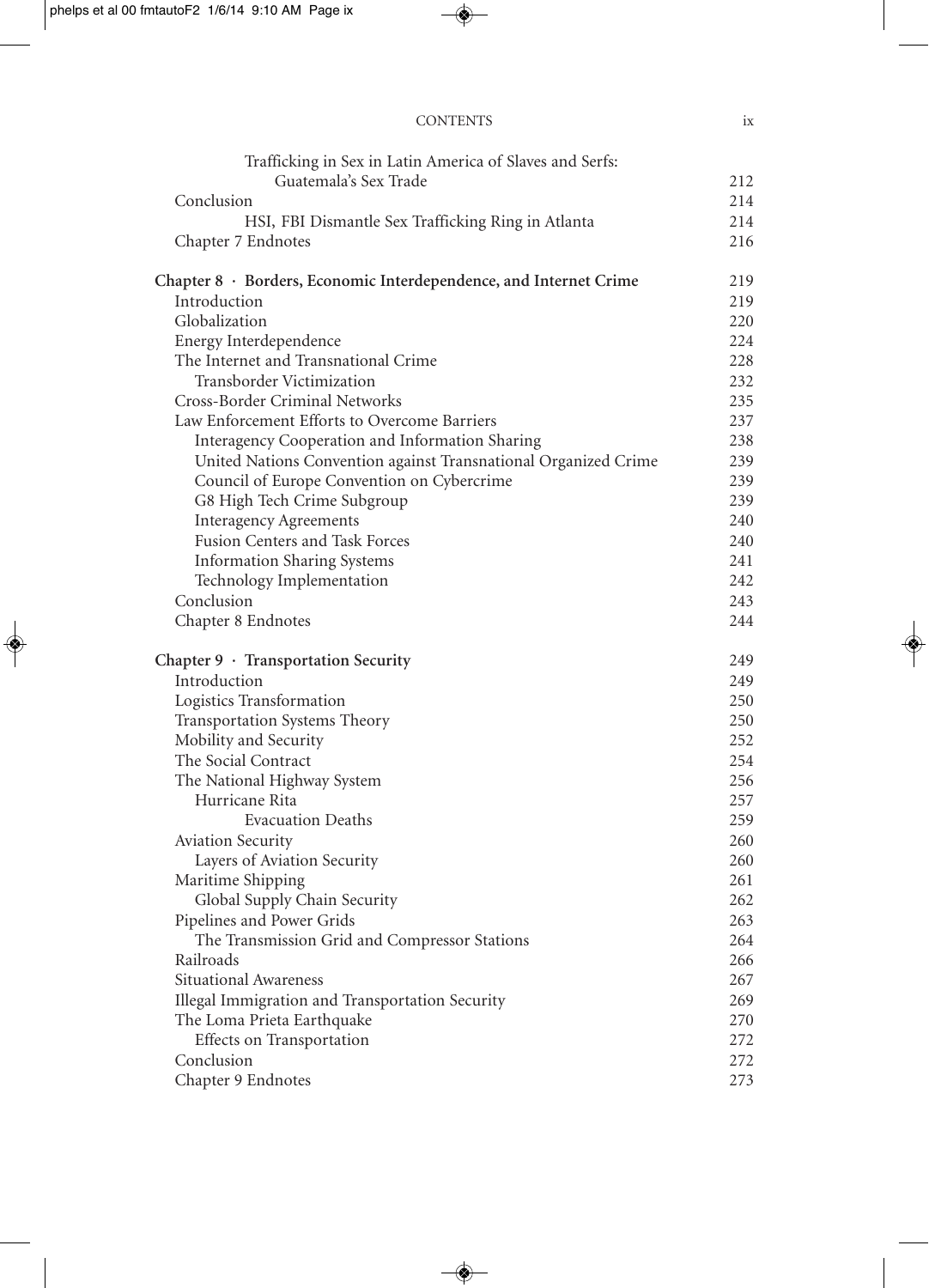| <b>CONTENTS</b> |
|-----------------|
|                 |

### **Part Three U.S. Border Security Today**

| Chapter 10 · The U.S.-Mexico Border                     | 277 |
|---------------------------------------------------------|-----|
| Introduction                                            | 277 |
| The Southwest Border Today                              | 279 |
| The Mexican-American War                                | 279 |
| The Treaty of Guadalupe Hidalgo, February 2, 1848       | 280 |
| The Gadsden Purchase                                    | 281 |
| Ports of Entry                                          | 281 |
| Immigration Inspection at Ports of Entry                | 283 |
| <b>Infectious Disease</b>                               | 284 |
| U.S.-Mexico Commerce and Border Security                | 284 |
| Security between the Ports of Entry                     | 288 |
| Road Checks Interior to the Southern Border             | 290 |
| Narcotrafficantes                                       | 292 |
| Drugs, Mules and Migrants                               | 294 |
| Green Cards, Guest Workers, and Undocumented Immigrants | 295 |
| U.S. Department of State Bureau of Consular Affairs,    |     |
| Frequently Asked Questions-Immigrant Visa Interview     |     |
| Medical Examination                                     | 296 |
| Border Crossing Card                                    | 297 |
| Green Card                                              | 298 |
| The DREAM Act and Other Mexican (American) Questions    | 299 |
| The DREAM Act                                           | 303 |
| The Politics of Pregnancy                               | 303 |
| Undocumented Immigrants/Illegal Aliens                  | 304 |
| ;Plata o Plomo?                                         | 308 |
| Conclusion                                              | 312 |
| Chapter 10 Endnotes                                     | 313 |
| Chapter $11 \cdot$ The U.S.-Canadian Border             | 317 |
| Introduction                                            | 317 |
| Early Canadian-U.S. Relations                           | 318 |
| Canada-U.S. Border Evolves                              | 318 |
| <b>International Boundary Commission</b>                | 321 |
| <b>International Boundary Commission</b>                | 321 |
| Canada Today                                            | 322 |
| Facts about the U.S.-Canada Border                      | 322 |
| <b>Current Boundary Disputes</b>                        | 323 |
| Canada-U.S. Border Security Agencies                    | 324 |
| Canadian Border Security Agency                         | 325 |
| Royal Canadian Mounted Police                           | 326 |
| Stopping Terrorists                                     | 326 |
| U.S.-Canada Law Enforcement Cooperation                 | 327 |
| Canadian Border Services Agency News Release:           |     |
| Canada and the United States Announce Phase I           |     |
| Pilot Project to Enhance Border Security at             |     |
| Land Ports of Entry                                     | 328 |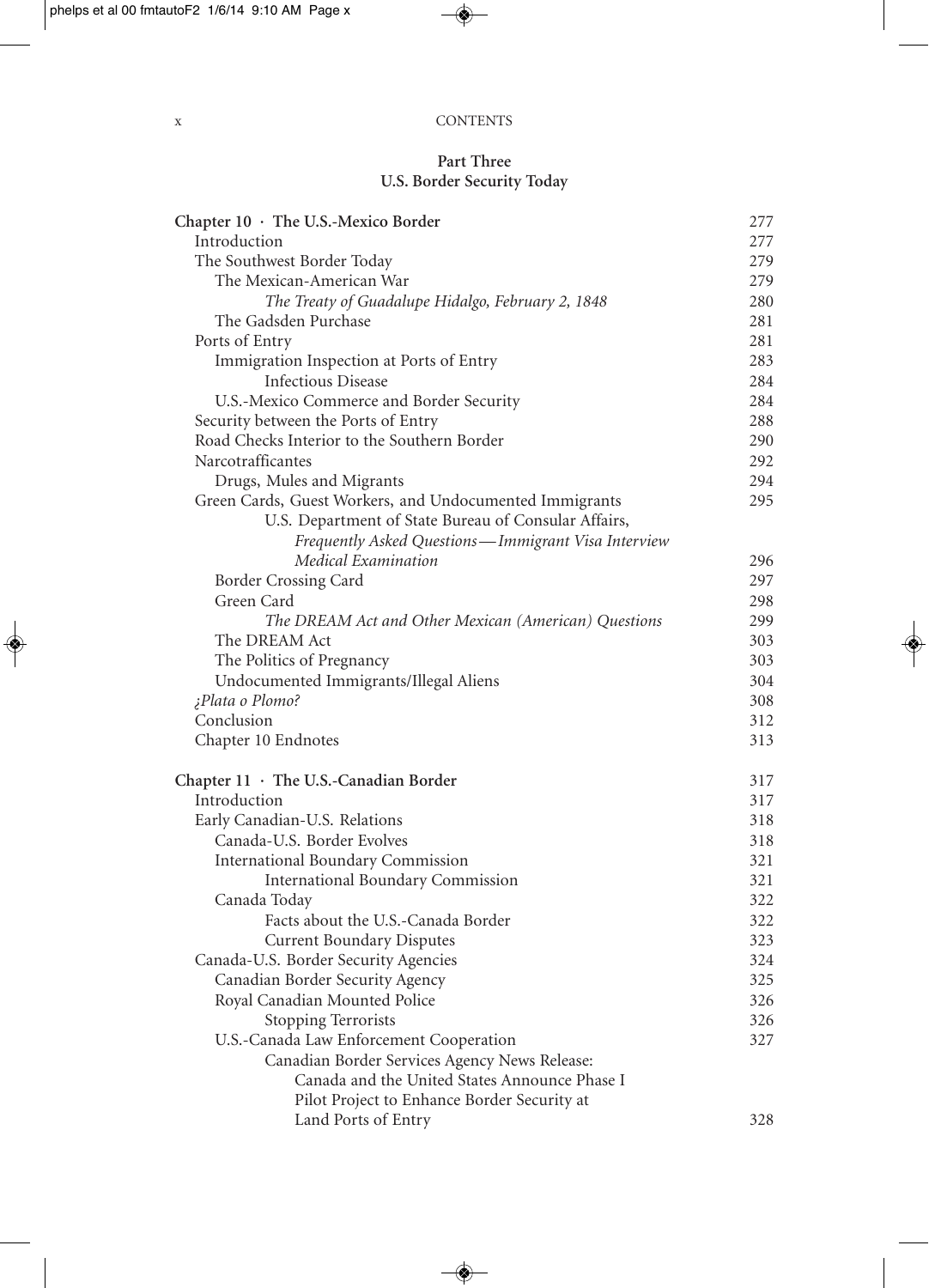### CONTENTS xi

| Guarding the Kitchen                                                        | 329 |
|-----------------------------------------------------------------------------|-----|
| <b>Security Measures</b>                                                    | 329 |
| Smuggling                                                                   | 330 |
| Unique U.S.-Canada Airports                                                 | 331 |
| Border Crossing and Privacy                                                 | 333 |
| Government Data about Searches of International Travelers'                  |     |
| Laptops and Personal Electronic Devices                                     | 333 |
| Critical Infrastructure Protection                                          | 334 |
| Military Joint Defenses                                                     | 335 |
| Conclusion                                                                  | 336 |
| Chapter 11 Endnotes                                                         | 337 |
| Chapter $12 \cdot$ The Future of Borders and Boundaries in the Modern World | 341 |
| Introduction                                                                | 341 |
| Border Security Is Homeland Security                                        | 342 |
| When Is a Border Secure?                                                    | 345 |
| Measuring Border Security                                                   | 346 |
| A Better Measure of Border Security                                         | 347 |
| "Los Estados Ocupados de México del Norté"                                  | 348 |
| KFOX14: Thursday 30th May 2013, Woman Thrown in Jail,                       |     |
| Car Impounded in Mexico for Expired American                                |     |
| Vehicle Registration                                                        | 351 |
| Critical Infrastructure                                                     | 353 |
| <b>BCC</b> for Rent                                                         | 355 |
| <b>Birth Tourism</b>                                                        | 357 |
| "Jus Soli"                                                                  | 358 |
| Helping Newcomers Work Their Way In                                         | 359 |
| Border Security and Globalization                                           | 361 |
| Globalized Agriculture                                                      | 361 |
| Agro-Terrorism                                                              | 364 |
| Dealing with Transnational Crime                                            | 365 |
| Alternatives to Fixed Fortifications                                        | 367 |
| Terrorism Today                                                             | 369 |
| Defense in Depth                                                            | 371 |
| The European Union Experiment                                               | 373 |
| Conclusion                                                                  | 375 |
| Chapter 12 Endnotes                                                         | 376 |
| Index                                                                       | 381 |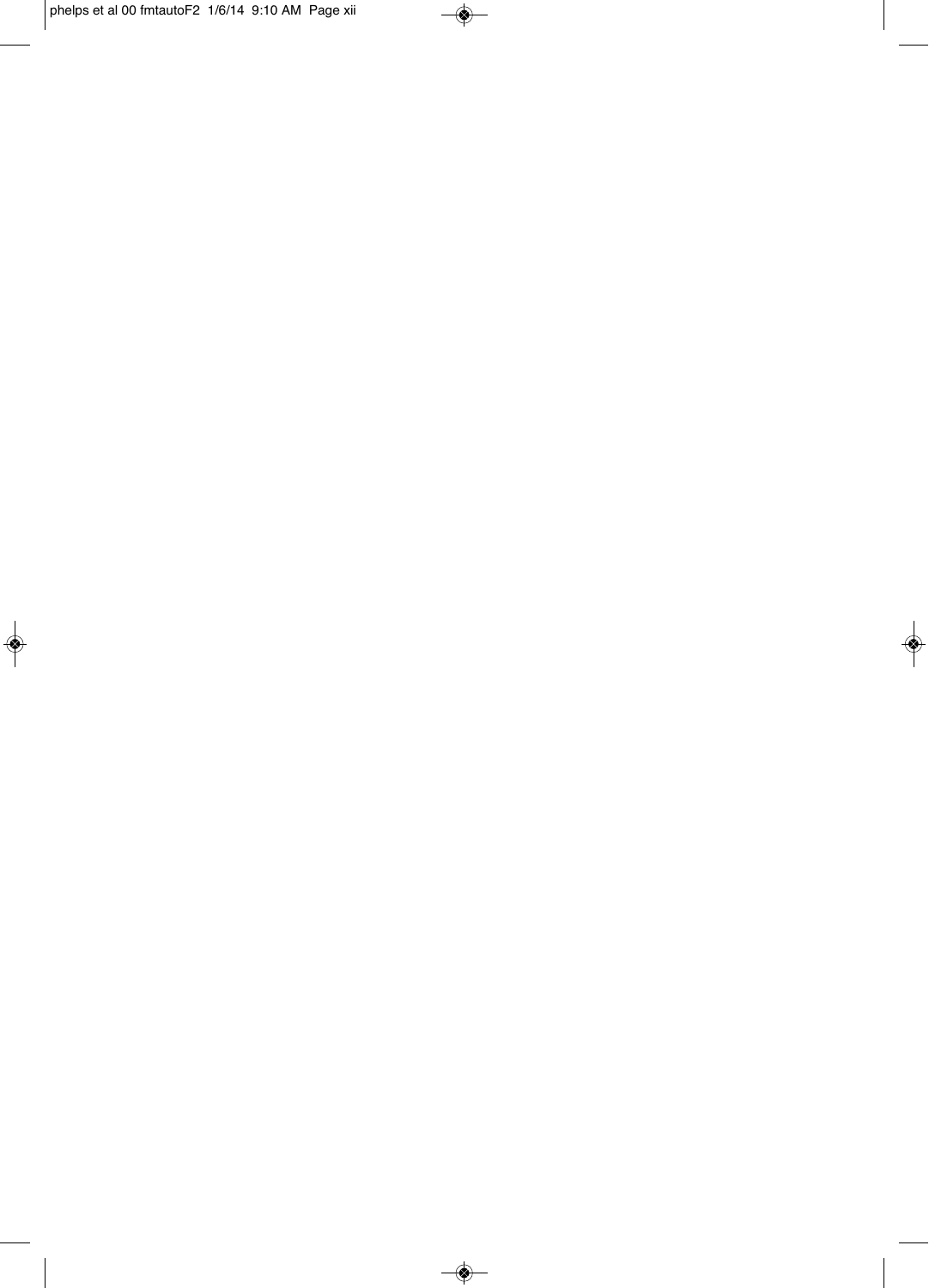### **Preface**

#### Homeland Security is *Border Security*!

We could argue that the more secure the border the more secure the homeland. We could also argue that a porous or open border offers better relations, and therefore better security than does a closed border. Consider Germany — a country that has been at war with its neighbors so many times in the past two centuries that you could expect it to be completely cordoned off and isolated by those who have been attacked by Germans, or who have invaded and conquered the country. Yet in today's world, just a quarter century after the fall of the Berlin Wall, any citizen or resident of the European Union can cross into, pass through, or even choose to move and work in Germany without having to pass through a border checkpoint or immigration process. Yet Germany today is arguably the most militarily and economically secure country on the European mainland. Germans, even with their problems with immigrants and neo- Nazis, still have one of the most secure homelands in the world. Why is the lack of border enforcement not a problem for Germany, but such a major problem for the U.S. and many other countries? This is one of the questions raised and answered in this text.

Where is the U.S. border? Some point south, others point north. Alaskan residents point east toward Canada and west toward Russia. I tell people that the border is in Des Moines, Iowa, just to see their faces get that screwy look. The reality is that the U.S. border really is in Des Moines. The city has an international airport, and therefore is a Port of Entry for travelers to enter and depart the U.S. Within the airport itself there is a boundary between where a person is within the U.S. and still outside of it, even though they are well within the confines of the territorial landmass of the country. The same can be said for any international airport anywhere in the world. This was recently demonstrated when Eric Snowden, the whistle blower of NSA fame, flew to Russia, and even though he was on the ground in Moscow, was still outside of the country itself and could not be arrested and extradited because he had not crossed through immigration and customs for admission and inspection. Therein lies the quandary of where a country's international borders begin and end. With the exception of a very small number of island nations, this question vexes all countries.

How much border security is enough security and at what point does border security become so obstructive to economy that society suffers? These questions are raised and sometimes answered in this text. So too is the history of borders and border security, the interaction between nations over time, and the unique open border experiment that is ongoing within the European Union.

The fence being erected in places along the U.S.- Mexico border is not the first barrier between nations and will not be the last. However, in an attempt to provide security for the U.S. homeland, how much strain can the country put on our relationship with our southern neighbor and second largest trading partner before security efforts become counterproductive? This question is just as difficult to answer, as the question of how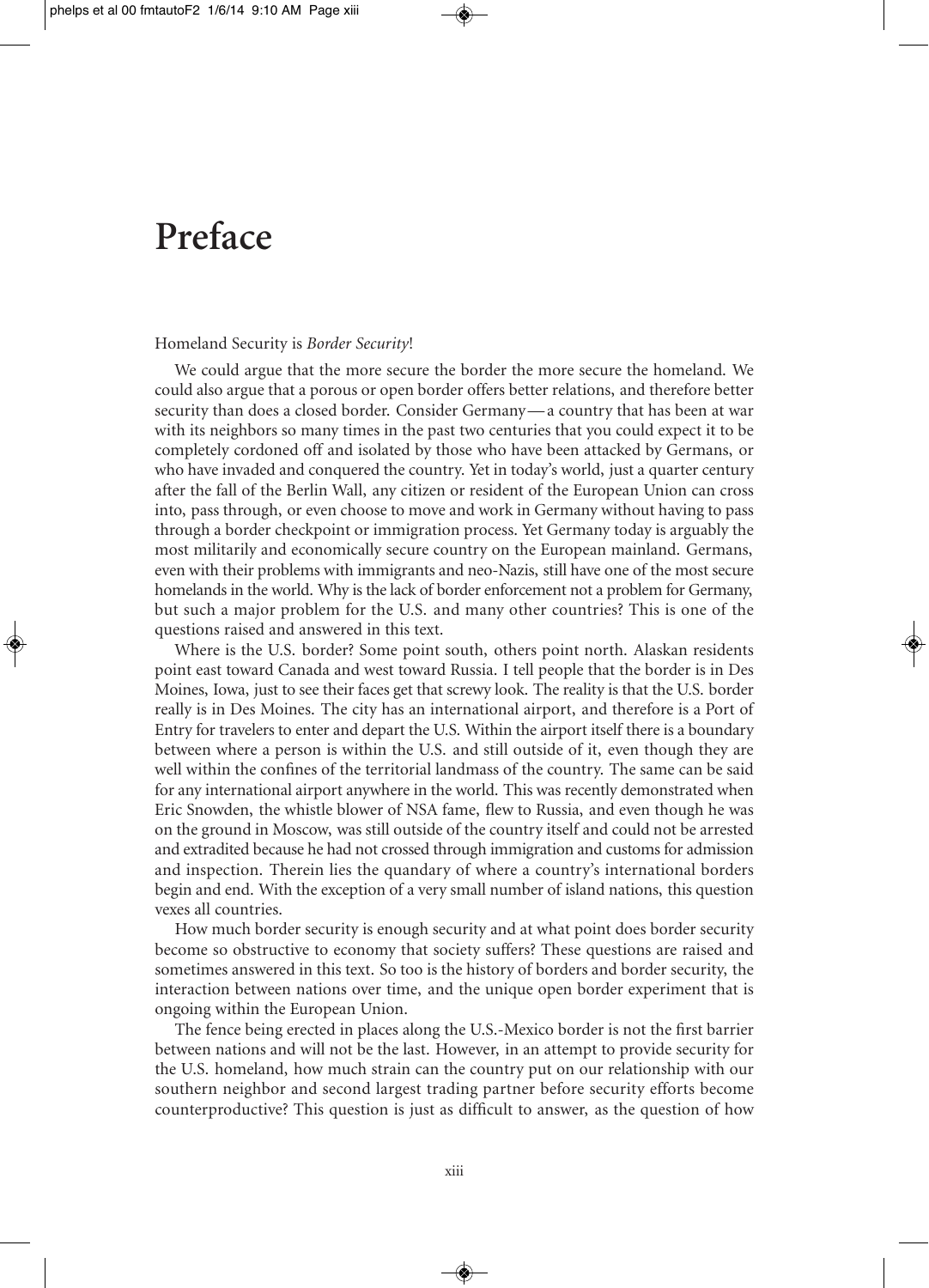#### xiv PREFACE

much crime is acceptable in a society. Answering such questions often results in offending the sensibilities and riling the emotions of everybody with a vested interest in any part of the answer to the question. This book will undoubtedly result in similar arguments but I must question the worth of a book that doesn't engender discussion.

Can America secure the homeland? Does a porous border threaten the homeland? Both questions can be answered if we ask and answer a qualifier: to what extent? If the U.S. wants a totally secure country, then fences, walls, free- fire dead zones are going to be needed along all our borders, including within airports and along over 95,000 miles of shoreline. Aircraft that stray off course will have to be shot down. Ships that come too close to territorial waters will need to be sunk. Communications that allow political and religious thought from perspectives that originate outside of the borders will need to be stifled. We would have to be willing to implement and accept Google China and the North Korean method of isolation. All the necessities required to produce true homeland security are anathema to a free people.

This textbook is about the politics of borders, the delineation of boundaries and the location and effectiveness of barriers. As a textbook it is not the answer to all the questions that arise about securing borders, yet it will drive the development of innumerable questions for other authors and researchers to attempt to answer. We look forward to incorporating those arguments and discussions in future editions.

There are several perils to being apolitical when writing a textbook. I do not mean that we modify our writing so as not to offend but that we take no side, politically, on any of the subjects discussed. We have tried our best to be as relevant as we could while still maintaining maximum neutrality in writing the text, yet still providing complete coverage of sensitive issues and developing proposed solutions to politically charged problems. One peril that we have experienced is that anybody of importance in any political administration simply cannot put a career on the line by writing an endorsement or foreword to your work. This becomes problematic when every administration in the recent past has maintained a position (in direct opposition to existing federal law) that drives development and maintenance of border porosity by political *fiat*.

When my co-authors and I came to an agreement that we would take on this effort, we decided not to gloss over the bare realities of U.S. border security efforts. We did not want the history or the politics of administrations to influence the writing we produced, or to allow for the falsification of statistics or manipulation of reported data. It was more important to us that we produced an apolitical work that reflects the realities of today in light of the long history of U.S.-Mexico and U.S.-Canada relationships.

Another point that we hope you will find appropriate in this *Border Security* text is that we haven't neglected the incorporation of history in this book. The three of us have determined that without a thorough understanding of how the present border security situation developed, without comprehension of what efforts throughout human history have resulted in success and failure, it would be impossible for students of border and homeland security, as well as students of political and international relations and those who study borderlands, to develop effective strategies for the future. Our students, and we hope your students as well, will become the future leaders of the homeland security effort, the defenders of our national integrity, and perhaps even the political movers and shakers of tomorrow. Too many times have today's political leaders acted unilaterally on mythological versions of historical events to the detriment of nations, societies, cultures and the lives of America's defenders, on the international stage and in our own back yards. The students who are exposed to this text won't suffer from the disease of *mythification* of the past.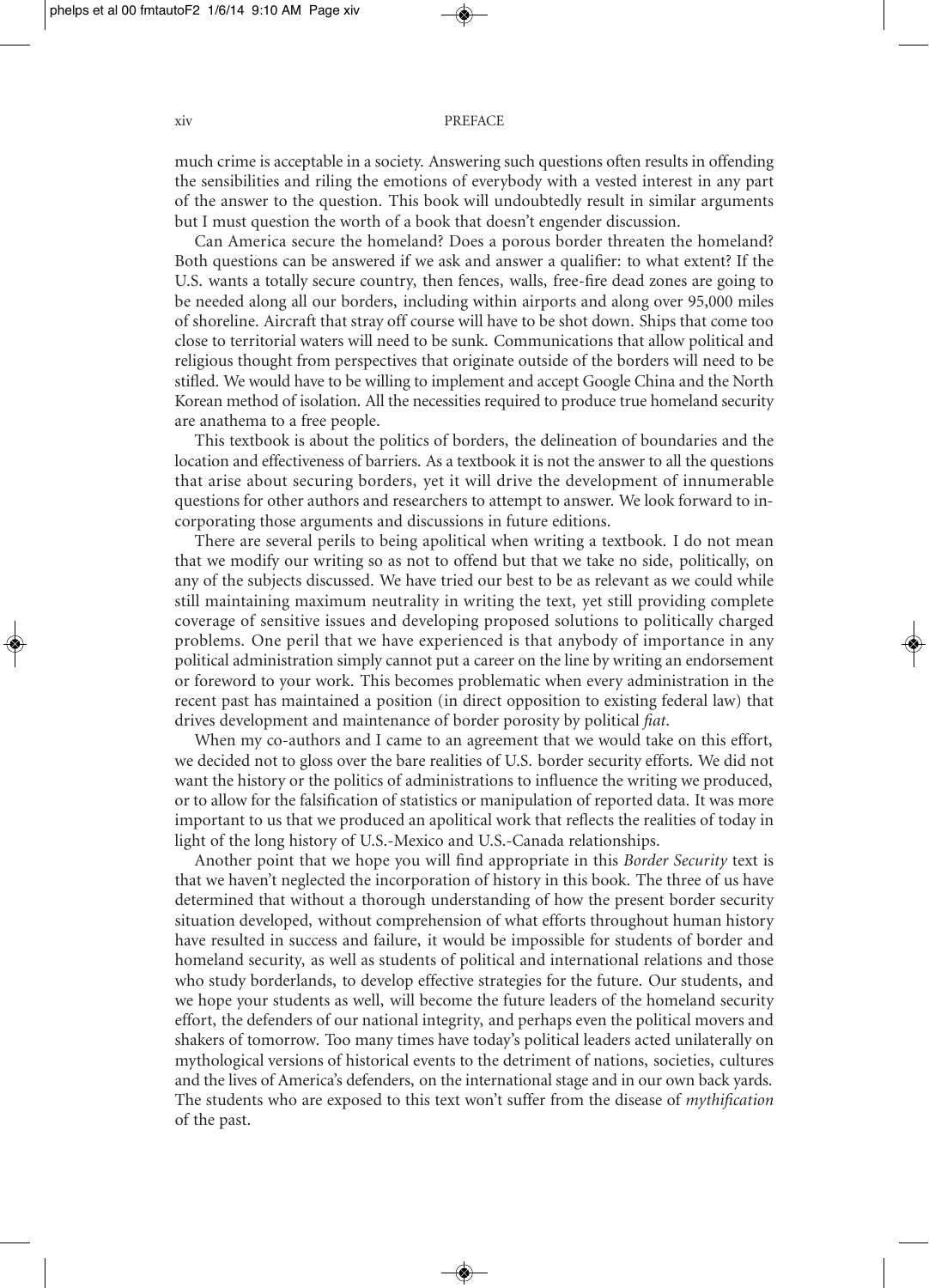#### PREFACE xv

Determining what subjects to incorporate into this effort was difficult for us. Determining how much to write, while maintaining a textbook perspective of inclusiveness of relevant materials is no easy task. We appreciate your feedback and recommendations on where we should expand and reduce the content and concepts. At some point in writing about each of the included topics it was necessary to draw a line and say that we had enough relevant information to conclude the reader would understand the concept. To go further would belabor a point, or extend into the realm of a whole new book on that particular subject.

There is one other point necessary to address in this preface. As the very first textbook on the subject, *Border Security* took over two years to write. We had been collecting information and performing interviews for at least three years prior to Carolina Academic Press asking us to write this text. Some of the information included is, of course, a bit aged in a world where from month to month the fiscal arguments between political parties lead to changes in border security policy implementation, hiring freezes result in reduced border staffing, drug cartels morph and change tactics, and the dependency on energy imports is reduced even while under free trade agreements industrial manufacturing takes flight to other countries.

We are certain that you will find *Border Security* useful in your classes and as an excellent text for new classes that you are developing.

> James R. Phelps, Ph.D. San Angelo, Texas, USA November 22, 2013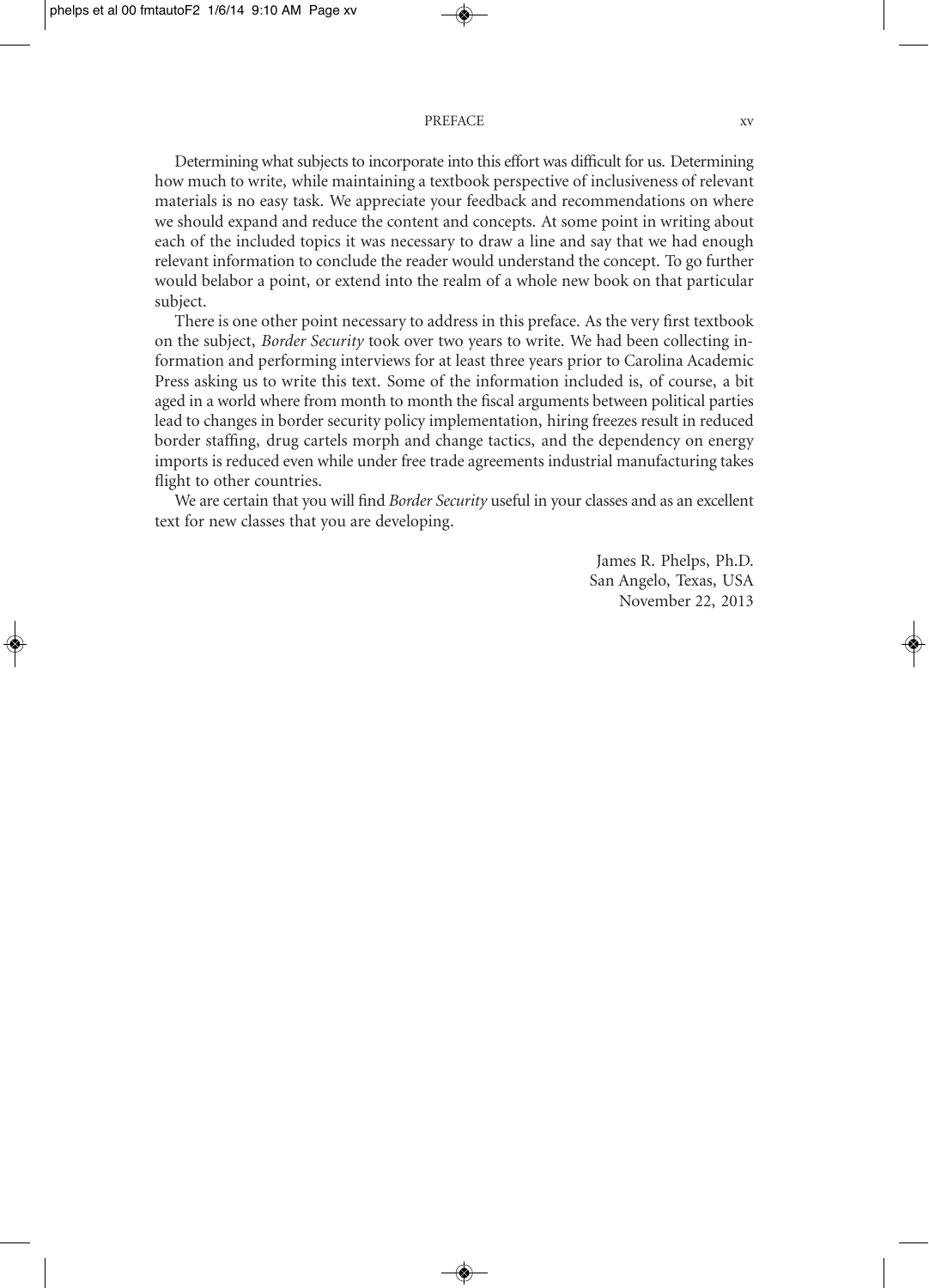### **Acknowledgments**

Completing this book has been a long journey for the three of us and there are innumerable individuals without whose assistance we would have long ago died in the Southwest deserts. At the risk of missing people, we want to specifically recognize a few who have been most beneficial. It goes without saying that Beth Hall and Keith Sipe at Carolina Academic Press took a chance on us when they accepted our initial book idea. Thank you for guiding us through the process. Also at Carolina Academic Press we want to thank Grace Pledger for the skill she put into producing the final product you hold in your hands. To all the other people at CAP, we offer our thanks— you are a great publishing team who really look after your authors.

The research that went into writing this book took several years to accomplish. We've been working on gathering the materials since 2009 and bringing it all together would have been impossible were it not for several friends, faculty, and students. We want to thank, in particular, Senior Border Patrol Agent Randy Rigsby and his assistant David Estevis of the San Angelo Border Patrol Station who started us along this dusty trail. They were instrumental in sharing with us their love for the U.S. Border Patrol and their experiences in border security. So too were two Customs and Border Patrol Pilots, Special Agents Jon Herron and Andrew Duff. The tales of air interdiction, hunting cocaine submarines, and the cooperation they received from Mexican law enforcement were essential to our grasp of the subject matter contained in this book. The information these four guided us to is matched by the assistance of Homeland Security Investigations and Enforcement and Removal Operations Special Agents across west Texas. Due to the nature of their occupations it isn't possible to reference them by name, but the men and women of ICE who helped us have our thanks.

The number of law enforcement agents across the Southwest who assisted us in innumerable ways cannot be counted. From Del Rio Chief of Police (interim) Fred Knoll, who guided us through his border community and arranged for us to speak at length with his senior officers about cross- border crime, to the individual Border Patrol Agents sitting at remote border sites who took the time to answer our questions, we owe you our thanks. To the residents of the border communities around the United States who offered their insight into local issues we also owe a debt of gratitude. We also need to thank the director and staff of the Border Patrol Museum in El Paso, Texas, for their long hours in helping us put together rare photos that are included in this work. Additional thanks go to Thom Phelps for his rendering of the Maginot and Siegfried Lines and to Christy Anzelmo for her reproduction of innumerable graphs and charts from UNODC and DOJ data in a quality adequate for printing.

Most importantly of all, we owe a huge thanks to our students. Your questions, and your answers to our questions, made this book possible. We hope that future students across the country learn much from your contributive efforts to this project. There are a number of places in this text where we cite information from law enforcement professionals who currently work in the field — putting their lives on the line defending the borders of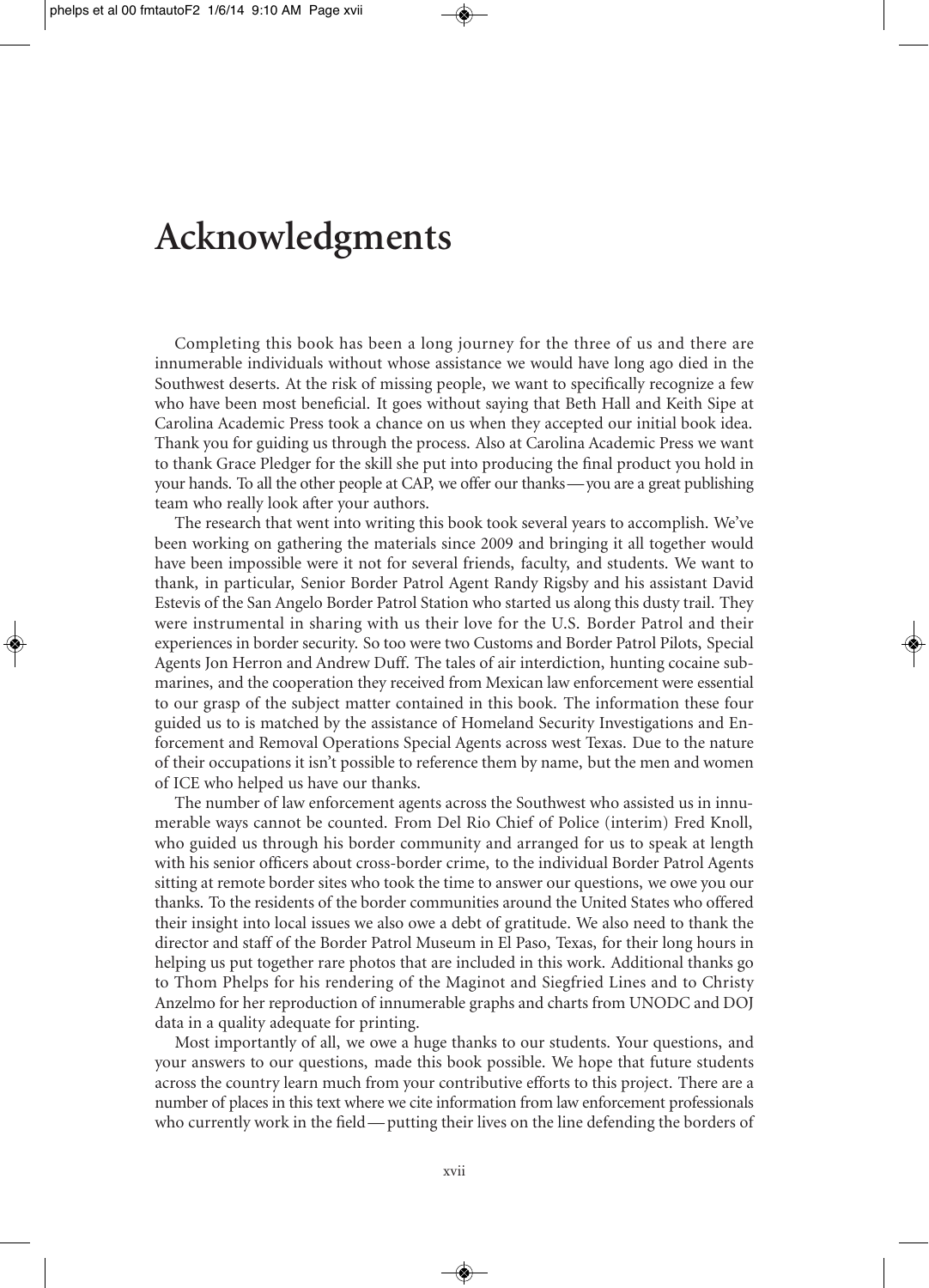our country. Due to the nature of the material provided, we have consolidated their materials into generalizations and identified the authors as anonymous to protect their employment with various agencies. You took the biggest step in helping us with this effort and we owe you a great debt. Perhaps a day will come when we can publically acknowledge your assistance. Until then — you will have to settle for a beer when we occasionally meet.